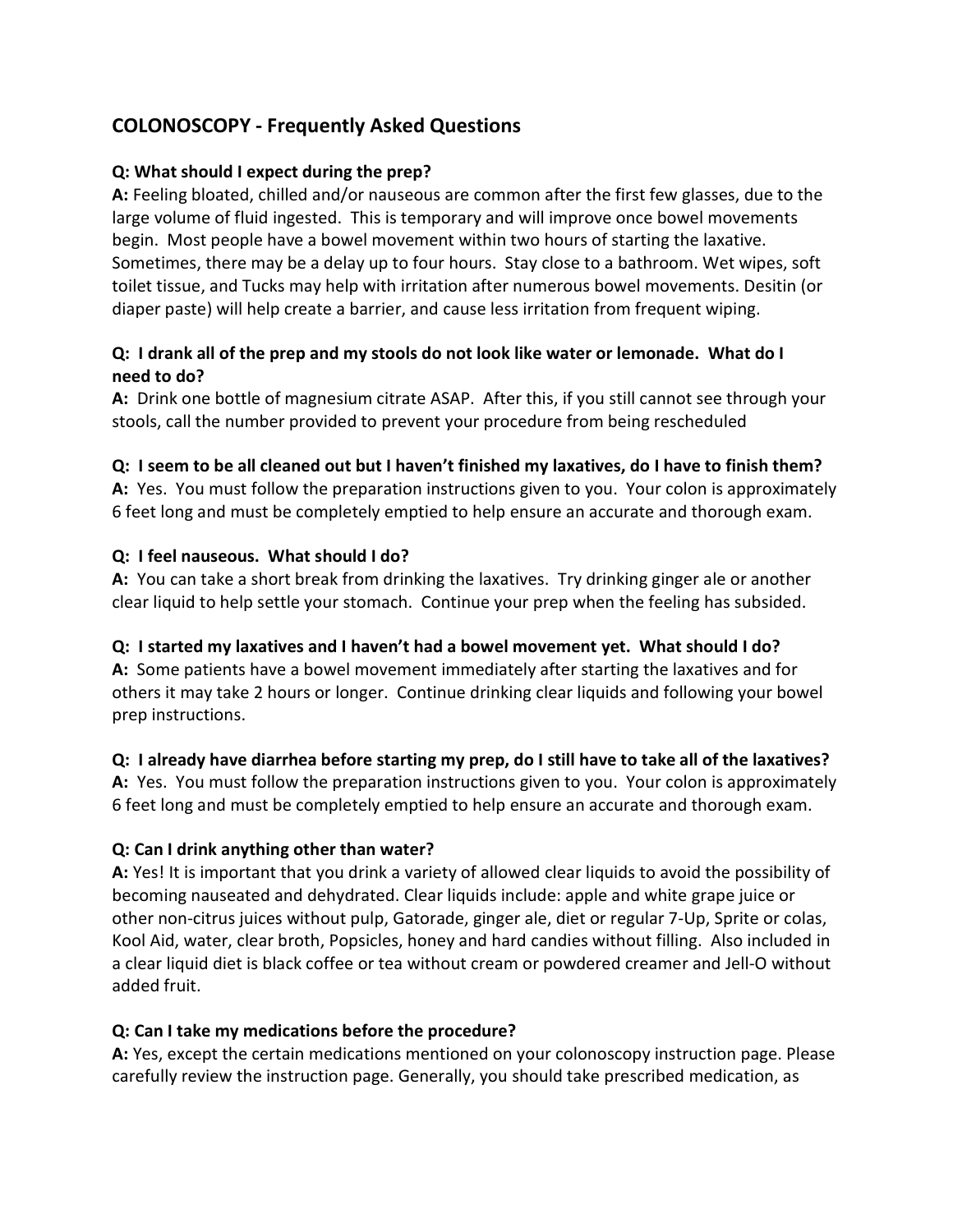directed, both on the preparation day and on the day of the procedure. Please review your colonoscopy instructions for medications that CANNOT be taken.

### Q: Can I take my antianxiety medications the morning of my procedure?

A: Yes. You may take your antianxiety medications with a small sip of water.

# Q: I am diabetic. What should I do about my insulin?

A: Call the physician that manages your diabetes and tell them of your prep. That physician should determine how to change your insulin dose.

# Q: How long will the colonoscopy take?

A: The procedure usually takes 30-45 minutes. You should plan to be at the facility for approximately 3 hours. The amount of time may vary from patient to patient.

# Q: Why can't I drink or consume anything red or purple during my clear liquid diet?

A: When you consume something red or purple it has an appearance of blood in the colon. To help ensure an accurate exam, these liquids should be avoided.

# Q: Why do I have to stop drinking six hours before I come in?

A: We ask that you stop all clear liquids six hours prior to your procedure to allow your stomach to empty. If there are liquids in your stomach when given sedation, those liquids could be aspirated into your lungs causing serious complications.

# Q: Can I chew gum during the prep?

A: Yes.

# Q: Can I have sugar in my coffee/tea during my clear liquid diet?

A: Yes. You may use sugar or sugar substitutes in your drinks during your clear liquid diet.

#### Q: Can I have cream in my coffee/tea?

A: No. Avoid all dairy products including milk, cream and powdered creamer.

#### Q: Can I smoke during the prep?

A: Yes.

# Q: Can I brush my teeth the morning of my procedure?

A: Yes. Do not swallow any liquid.

#### Q: Can I have soup during my clear liquid diet?

A: You can only have broth. You may not have noodles, meat or vegetables.

#### Q: Can I have a colonoscopy if I am having my menstrual period?

A: Yes.